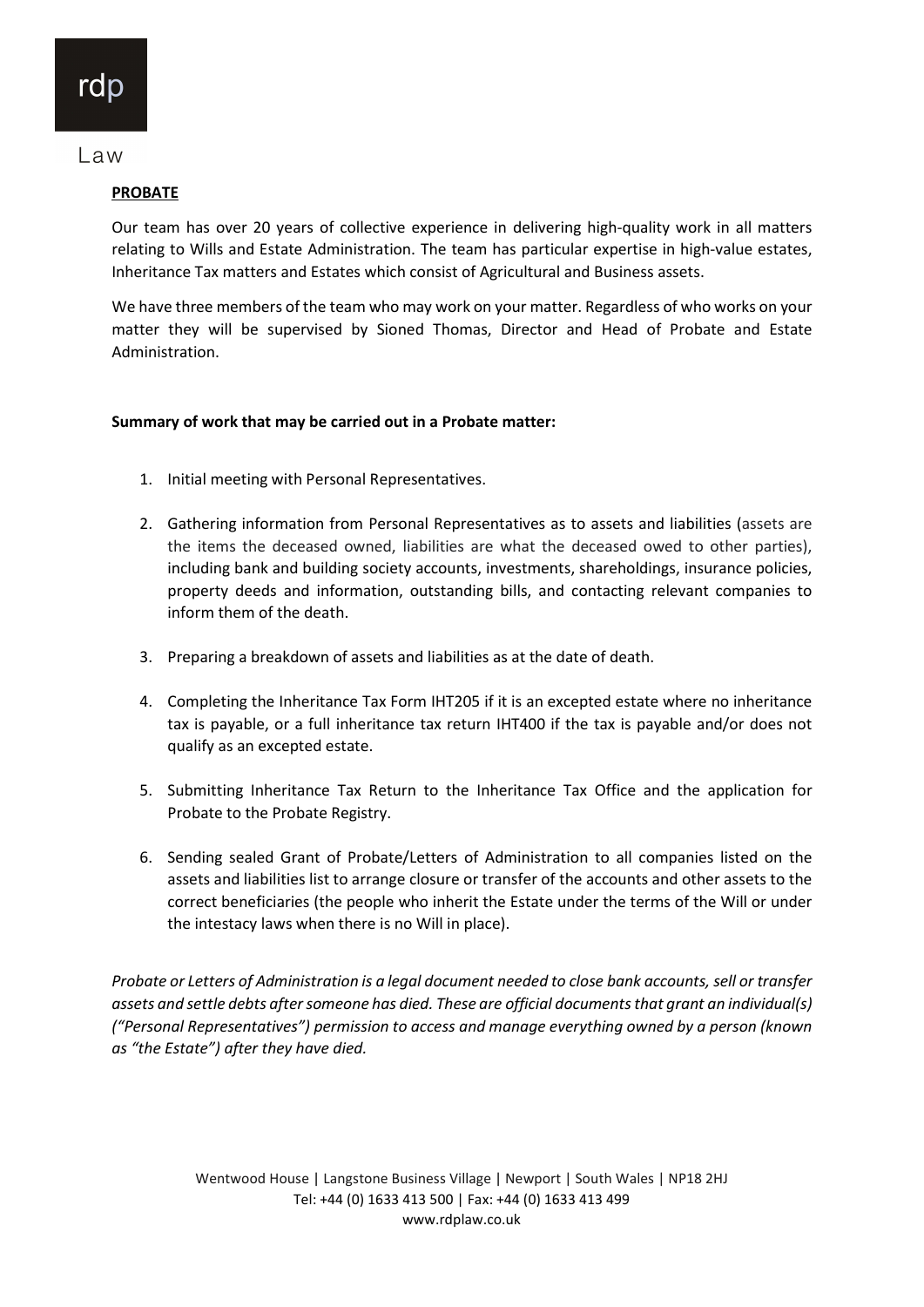- 7. Arranging for Statutory Notices to be placed in the London Gazette and a newspaper local to anywhere the deceased held land. Statutory Notices are an advertisement placed in the papers to inform potential creditors that the Estate is soon going to be distributed and gives creditors an opportunity to claim back money or property owed before the Estate is distributed.
- 8. Preparation of Estate Accounts for approval by the Personal Representatives.
- 9. Distributing Estate funds in accordance with the Will or the rules of intestacy (intestacy is where there is no will).

## Fees:

We do not charge an uplift fee based on the value of the estate but rather our charges are based on our hourly rates and the time spent on the matter. Hourly rates vary depending on who works on your matter; this is outlined below:

| <b>Director</b>                                                  | $£260 + VAT$ |
|------------------------------------------------------------------|--------------|
| Chartered Institute of Legal Executives Graduate Member (GCILEx) | $£175 + VAT$ |
| <b>Trainee Solicitor</b>                                         | $£120 + VAT$ |
| Paralegal                                                        | $£120 + VAT$ |

## VAT is currently charged at 20%.

#### Timescales:

The time taken to deal with estates depends on the complexity of the matter and every situation is different.

Example 1:

- 1. There is a valid Will
- 2. There is one residential property
- 3. There are two bank or building society accounts
- 4. There are no intangible assets (i.e. an asset that is not physical in nature)
- 5. There are no foreign assets
- 6. There are one to three beneficiaries
- 7. There are no disputes between beneficiaries and division of assets.
- 8. There is no Inheritance Tax payable and the Personal Representatives do not need to submit a full account to HMRC
- 9. There are no claims made against the Estate

Wentwood House | Langstone Business Village | Newport | South Wales | NP18 2HJ Tel: +44 (0) 1633 413 500 | Fax: +44 (0) 1633 413 499 www.rdplaw.co.uk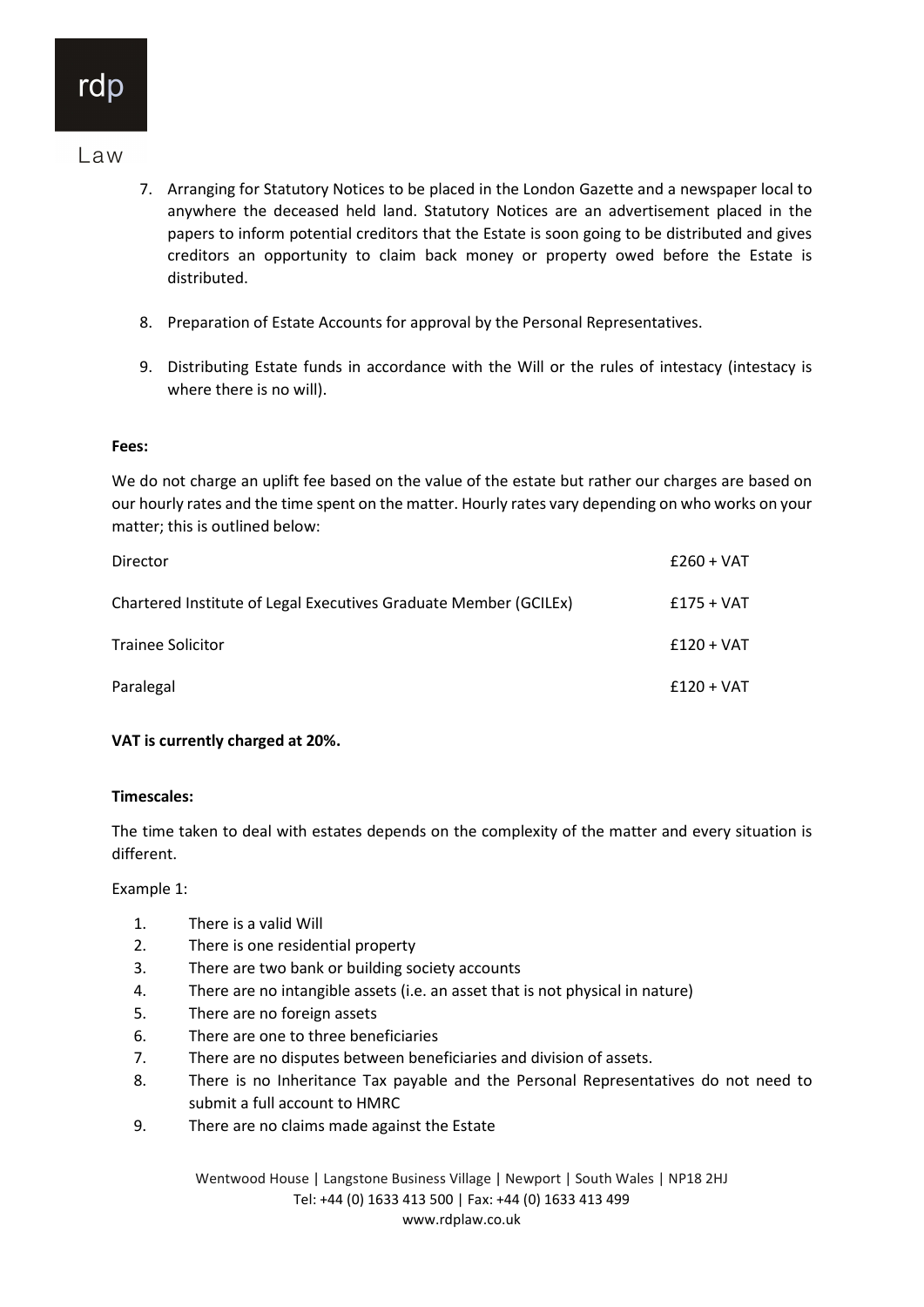We anticipate it will take between 20 and 30 hours work at an hourly rate of £260 plus VAT (for work carried out by a Director) or £175 plus VAT (for work carried out by a GCILEx) and the total estimated costs would be £4,000–£6,000 plus VAT (for work undertaken by a Director) and £3,200–£4,800 plus VAT (for work undertaken by a GCILEx).

We estimate that it would take between five and seven months to deal with this type of estate. This timeframe varies for each case and the complexity of the matter, and if there are delays in processing documents at HM Revenue & Customs or with the Probate Registry this could affect the timescales provided.

Example 2:

- 1. There is a valid Will
- 2. There is one residential property
- 3. There are no more than five bank or building society accounts
- 4. There are no intangible assets (i.e. an asset that is not physical in nature)
- 5. There are no foreign assets
- 6. There are no more than six beneficiaries
- 7. There are no disputes between beneficiaries and division of assets.
- 8. A full IHT400 inheritance tax form needs to be completed
- 9. There are no claims made against the Estate

We anticipate this will take between 30 and 40 hours work at an hourly rate of £260 plus VAT (for work carried out by a Director) or £175 plus VAT (for work carried out by a GCILEx) and the total estimated costs would be £6,000–£8,000 plus VAT (for work undertaken by a Director) and £4,800– £6,400 plus VAT (for work undertaken by a GCILEx).

We estimate that it would take between nine and twelve months to deal with this type of estate. This timeframe varies for each case and the complexity of the matter and if there are delays in processing documents at HM Revenue & Customs or with the Probate Registry then this could affect the timescales provided.

The cost and timescale estimates are on the basis that we assume that information will be provided promptly.

Potential additional costs:

- Multiple properties
- No valid Will
- Foreign assets
- More than six beneficiaries
- Negotiation with HMRC on any inheritance tax issues and inheritance tax liability
- Trusts in existence at the date of death or created by will
- Dealing with income tax/capital gains tax matters
- Contested matters
- Queries by beneficiaries or disputes regarding a Will

Wentwood House | Langstone Business Village | Newport | South Wales | NP18 2HJ

Tel: +44 (0) 1633 413 500 | Fax: +44 (0) 1633 413 499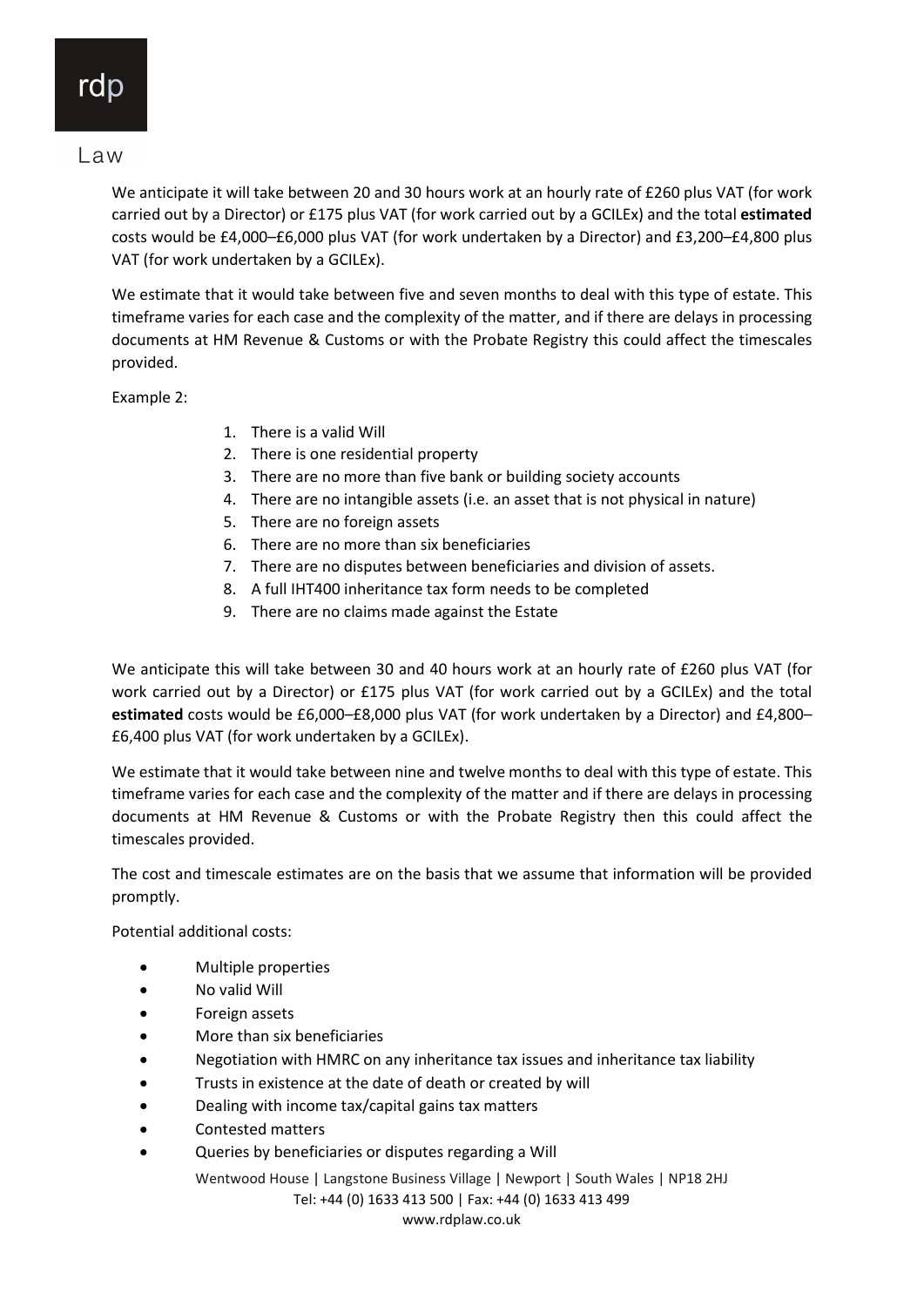- Deeds of Variation
- Difficulties in obtaining information and instructions

Expenses and disbursements (plus applicable VAT) will also be payable in addition to our fees plus VAT. These are costs payable to other organisations which are incurred by us in acting for our clients in these matters, such as Court fees, and will include:

- Probate application fee of £273.00 plus 50p for each sealed copy of the Probate
- Bankruptcy only Land Charges department searches: £2.00 per beneficiary
- £200–£250 for Statutory Notices placed in the London Gazette and a local newspaper, to protect against unexpected claims from unknown creditors for which the Personal Representative could be personally liable. This fee varies depending on the local newspaper in which the notice is inserted. (The paper should be local to the area in which the deceased owned land.)

## Potential additional costs:

- $\bullet$  If any additional copies of the Grant are required, they will cost £1.50 + VAT per copy (one copy of the Grant per asset is recommended).
- Dealing with the sale or transfer of any property in the Estate is not included.
- Electronic identification verification:
	- a. £2.40 (plus VAT) per individual.
	- b. £8.50 (plus VAT) per LTD or LLP, any parent company.
	- c. £5.76 (plus VAT) per sole trader, partnership, PLC.

## VAT is currently charged at 20%.

#### Details of work and experience:

#### Sioned Thomas – Director

Sioned qualified as a solicitor in 2003 and is head of the Private Client and Agriculture teams at RDP, specialising in Wills and Probate. Sioned has been working in this area since she qualified and has helped thousands of clients. She spends 80% of her time on private client matters and mostly deals with complex high-value estates.

She became a Partner in 2012 and a Director of the firm in 2015.

Sioned is a STEP-qualified solicitor. She is also a fluent Welsh speaker.

#### Katie Love – Associate – GCILEx – Society of Trust and Estate Practitioners (Affiliate)

Katie has over eight years' experience in private client work, specialising in estate planning and probate. She spends around 70% her time acting in relation to probate administrations. She has particular expertise in administering intestacies and complex estates.

> Wentwood House | Langstone Business Village | Newport | South Wales | NP18 2HJ Tel: +44 (0) 1633 413 500 | Fax: +44 (0) 1633 413 499 www.rdplaw.co.uk